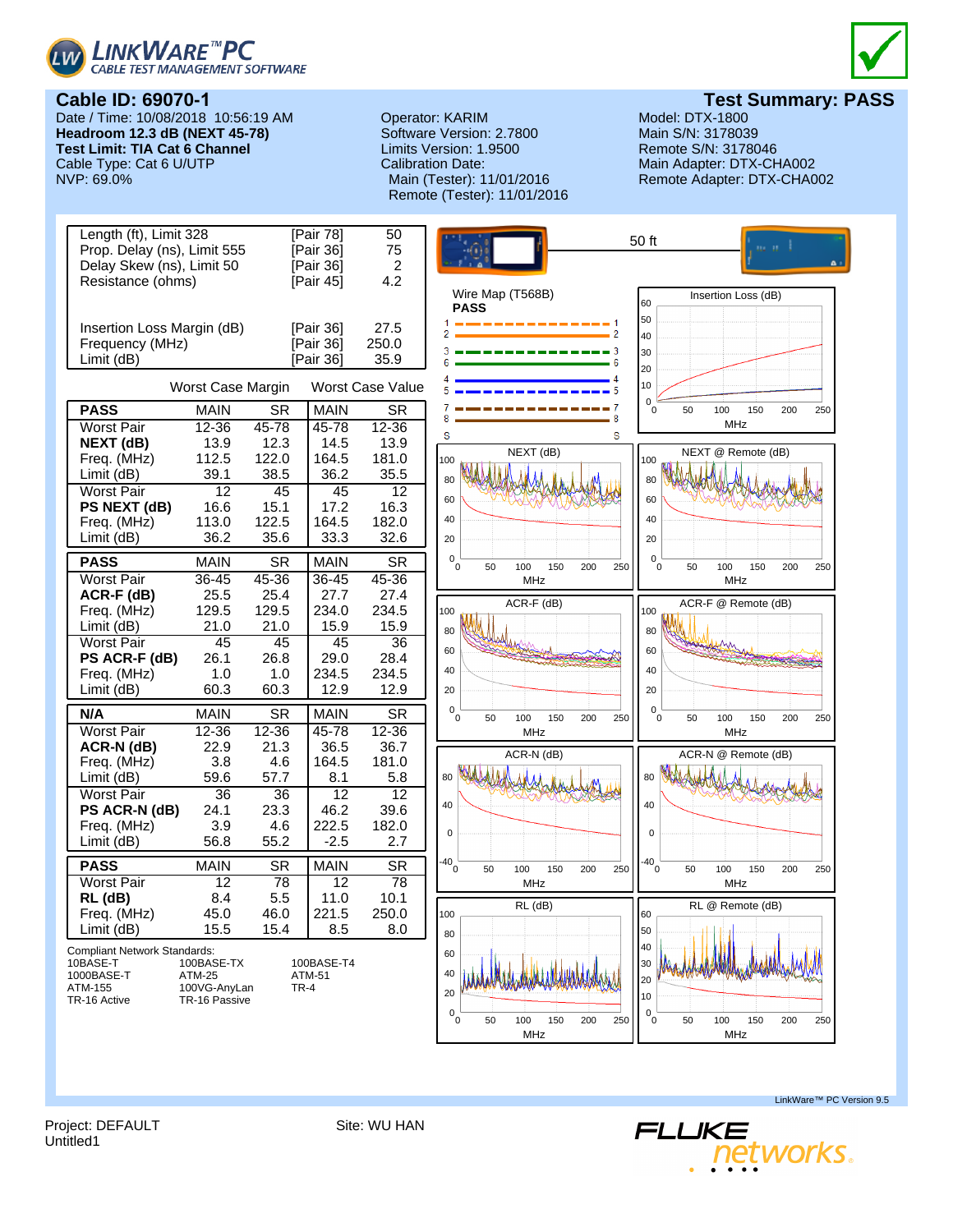



# **Cable ID: 69070-2**

Date / Time: 10/08/2018 11:01:29 AM **Headroom 14.8 dB (NEXT 12-45) Test Limit: TIA Cat 6 Channel** Cable Type: Cat 6 U/UTP<br>NVP: 69.0%

## Operator: KARIM Model: DTX-1800<br>
Software Version: 2.7800 Main S/N: 3178039 Software Version: 2.7800 Limits Version: 1.9500 Remote S/N: 3178046 Calibration Date: Main Adapter: DTX-CHA002 Remote (Tester): 11/01/2016

**Test Summary: PASS**<br>Model: DTX-1800

Remote Adapter: DTX-CHA002



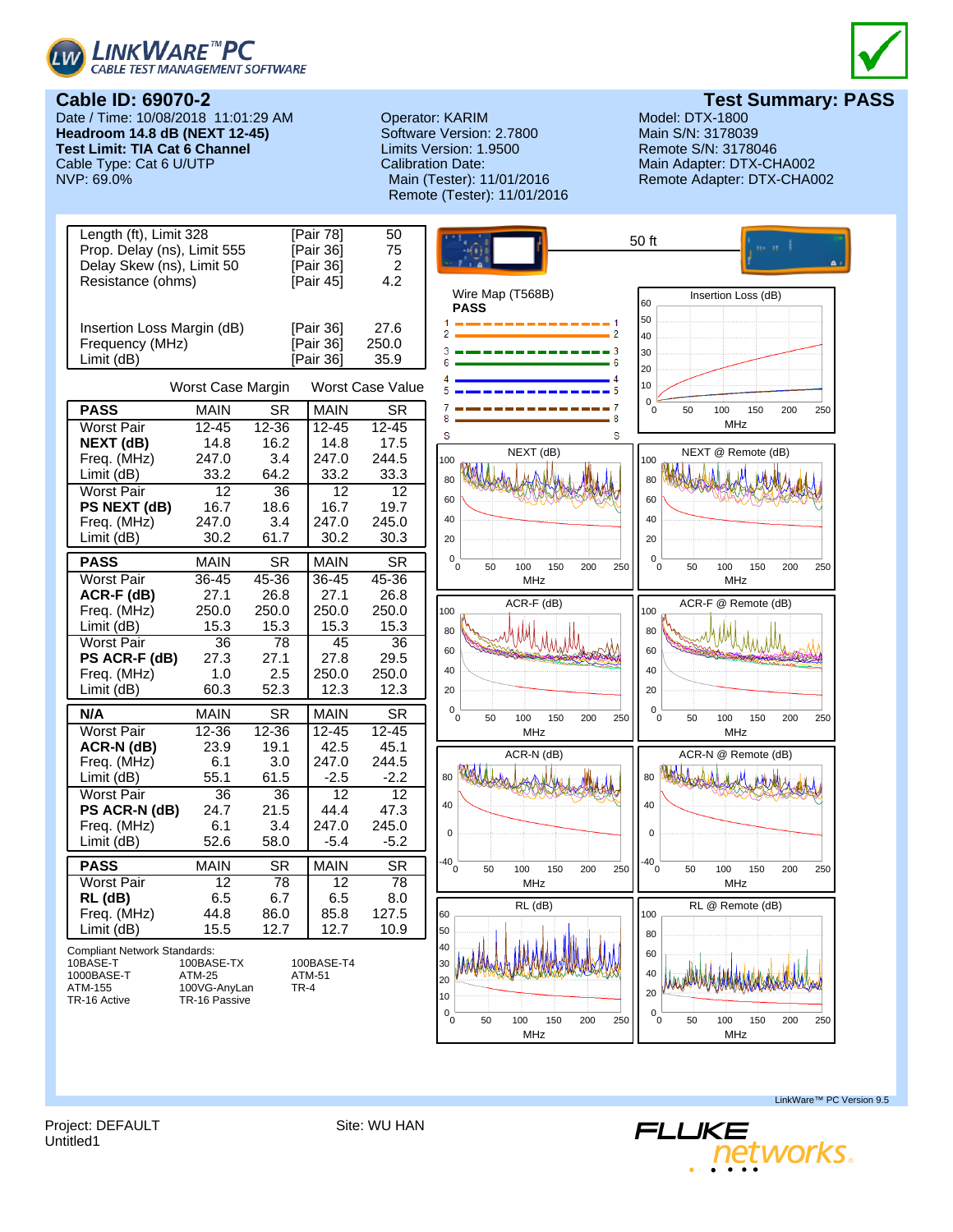



Date / Time: 10/08/2018 11:02:15 AM **Headroom 14.0 dB (NEXT 12-36) Test Limit: TIA Cat 6 Channel** Cable Type: Cat 6 U/UTP<br>NVP: 69.0%

## Operator: KARIM Model: DTX-1800<br>
Software Version: 2.7800 Main S/N: 3178039 Software Version: 2.7800 Limits Version: 1.9500 Remote S/N: 3178046 Calibration Date: Main Adapter: DTX-CHA002 Remote (Tester): 11/01/2016



**Test Summary: PASS**<br>Model: DTX-1800

Remote Adapter: DTX-CHA002



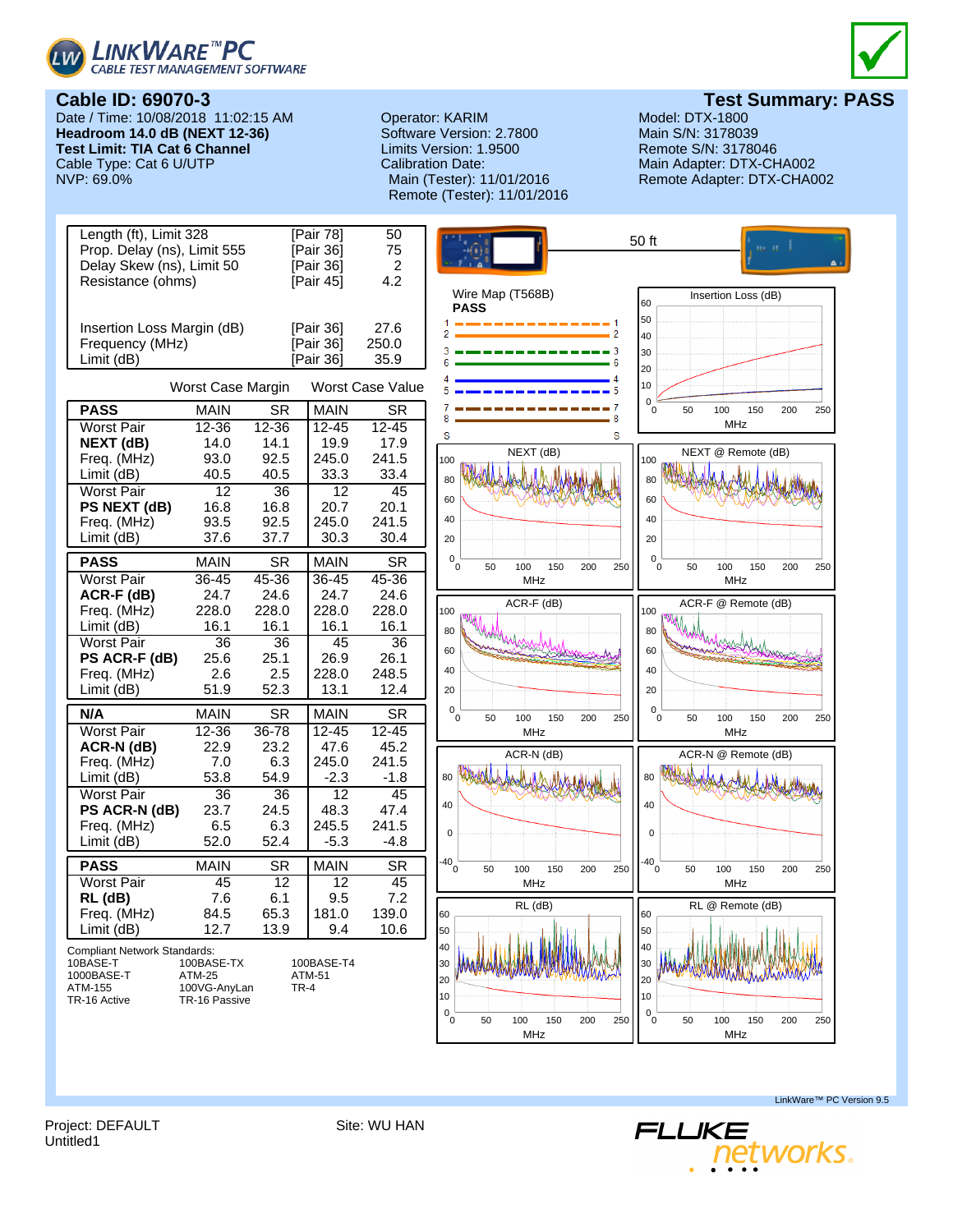



Date / Time: 10/08/2018 11:02:45 AM **Headroom 12.6 dB (NEXT 12-36) Test Limit: TIA Cat 6 Channel** Cable Type: Cat 6 U/UTP<br>NVP: 69.0%

## Operator: KARIM Model: DTX-1800<br>
Software Version: 2.7800 Main S/N: 3178039 Software Version: 2.7800 Limits Version: 1.9500 Remote S/N: 3178046 Calibration Date: Main Adapter: DTX-CHA002 Remote (Tester): 11/01/2016



**Test Summary: PASS**<br>Model: DTX-1800

Remote Adapter: DTX-CHA002



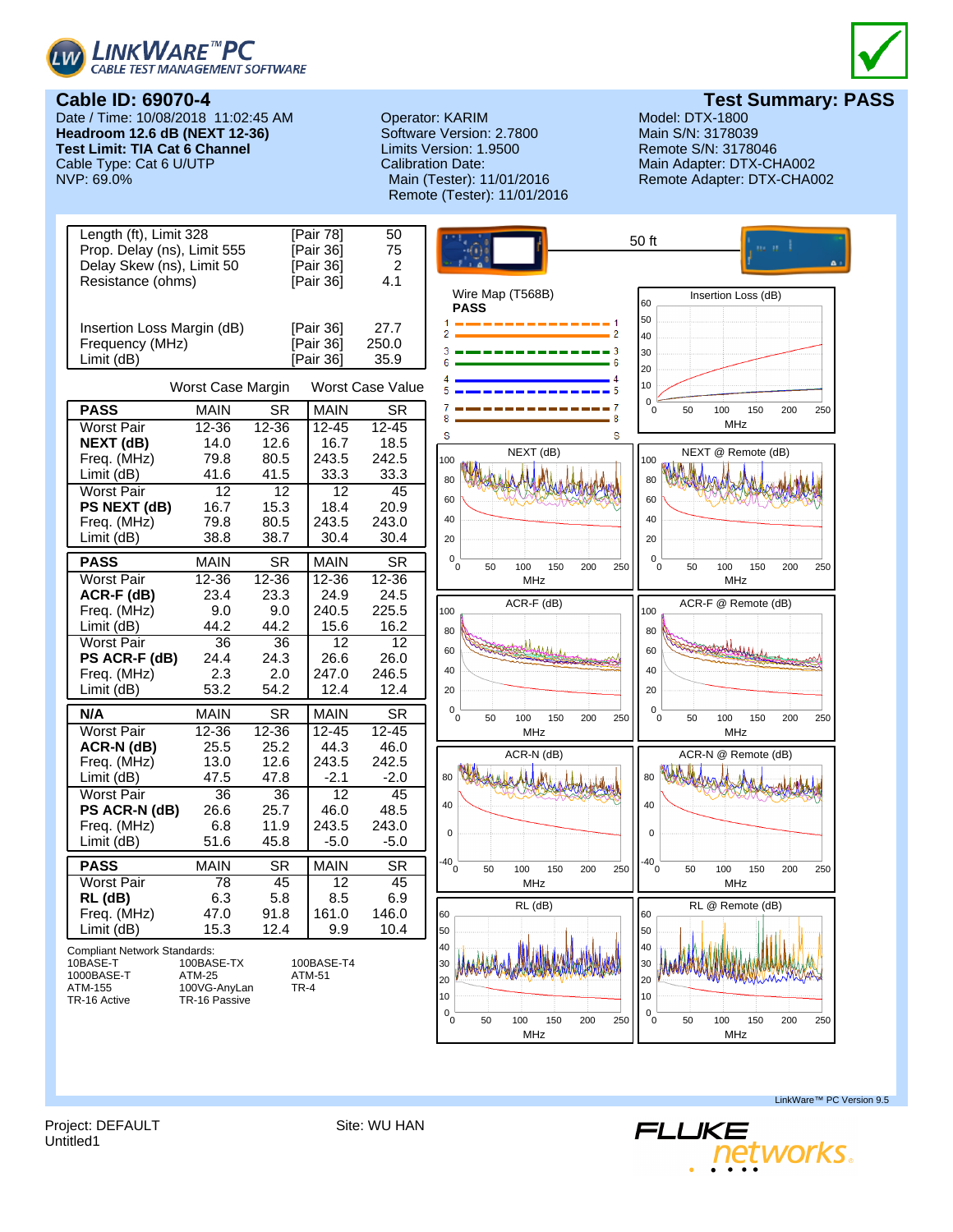



# **Cable ID: 69070-5**

Date / Time: 10/08/2018 11:03:58 AM **Headroom 10.8 dB (NEXT 12-36) Test Limit: TIA Cat 6 Channel** Cable Type: Cat 6 U/UTP<br>NVP: 69.0%

## Operator: KARIM Model: DTX-1800<br>
Software Version: 2.7800 Main S/N: 3178039 Software Version: 2.7800 Limits Version: 1.9500 Remote S/N: 3178046 Calibration Date: Main Adapter: DTX-CHA002 Remote (Tester): 11/01/2016

**Test Summary: PASS**<br>Model: DTX-1800

Remote Adapter: DTX-CHA002